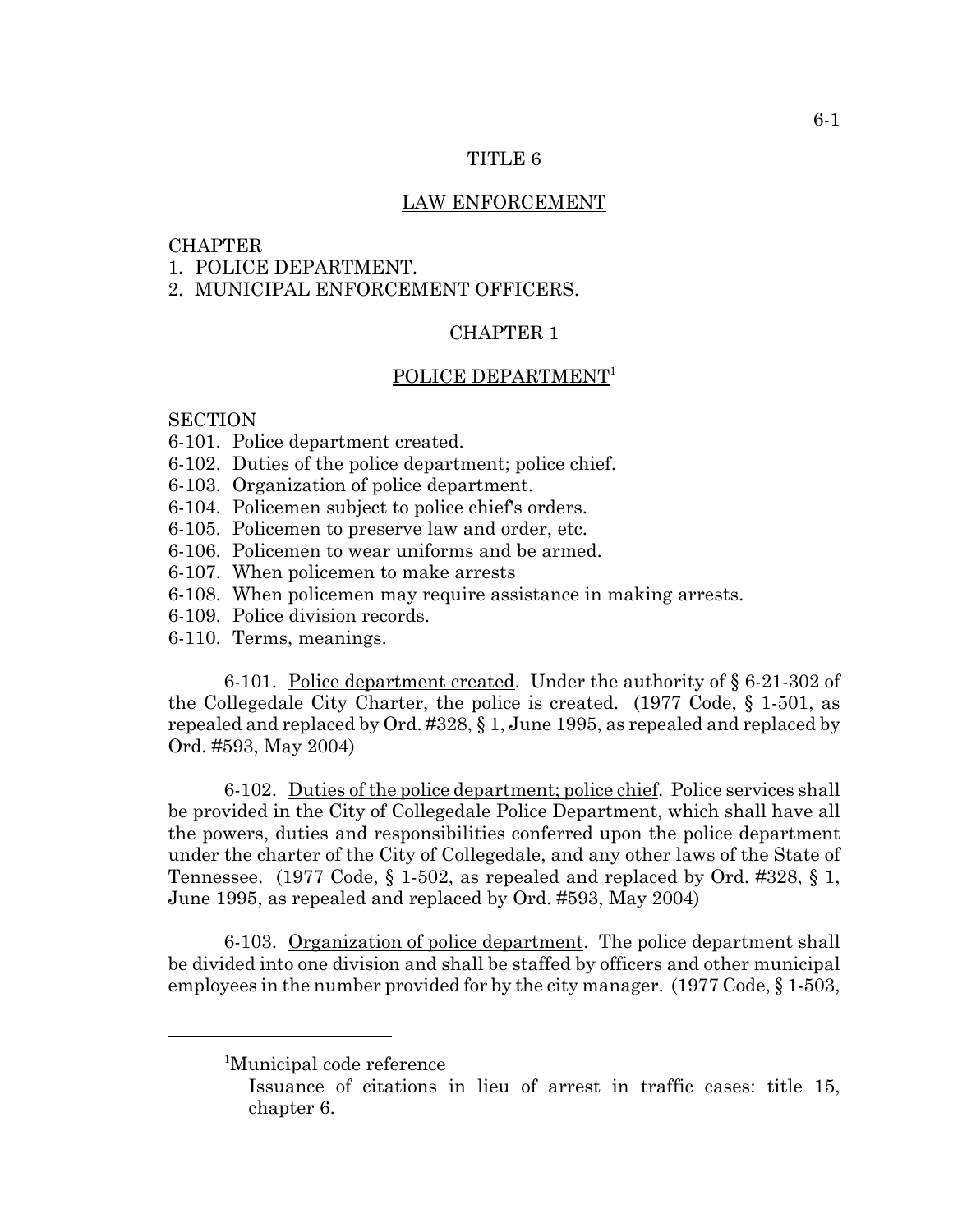as repealed and replaced by Ord. #328, § 1, June 1995, as repealed and replaced by Ord. #593, May 2004)

6-104. Policemen subject to police chief's orders. All policemen shall obey and comply with such orders and administrative rules and regulations as the police chief may officially issue. (1977 Code, § 1-504, as repealed and replaced by Ord. #328, § 1, June 1995, as repealed and replaced by Ord. #593, May 2004)

6-105. Policemen to preserve law and order, etc. Policemen shall preserve law and order within the City of Collegedale. They shall patrol the city and shall assist the city court during the trial of cases. Policemen shall also promptly serve any legal process issued by the city court. (1977 Code, § 1-505, as repealed and replaced by Ord. #328, § 1, June 1995, as repealed and replaced by Ord. #593, May 2004)

6-106. Policemen to wear uniforms and be armed. All policemen shall wear such uniform and shall carry a service weapon at all times while on duty unless otherwise expressly directed by the police chief for a special assignment. (1977 Code,  $\S 1-507$ , as repealed and replaced by Ord. #328,  $\S 1$ , June 1995, as repealed and replaced by Ord. #593, May 2004)

6-107. When policemen to make arrests.<sup>1</sup> Unless otherwise authorized or directed in this code or other applicable law, an arrest of the person shall be made by a policeman in the following cases:

(1) Whenever he is in possession of a warrant for the arrest of the person.

(2) Whenever an offense is committed or a breach of the peace is threatened in the officer's presence by the person.

(3) Whenever a felony has in fact been committed and officers have reasonable cause to believe the person has committed it. (as added by Ord. #328, § 1, June 1995, as repealed and replaced by Ord. #593, May 2004)

6-108. Policemen may require assistance in making arrests. It shall be unlawful for any male person to willfully refuse to aid a policeman in making a lawful arrest when such a person's assistance is requested by the policeman and is reasonably necessary to effect the arrest. (as added by Ord. #328, § 1, June 1995, as repealed and replaced by Ord. #593, May 2004)

<sup>1</sup> Municipal code reference

Issuance of citations in lieu of arrest in traffic cases: title 15, chapter 6.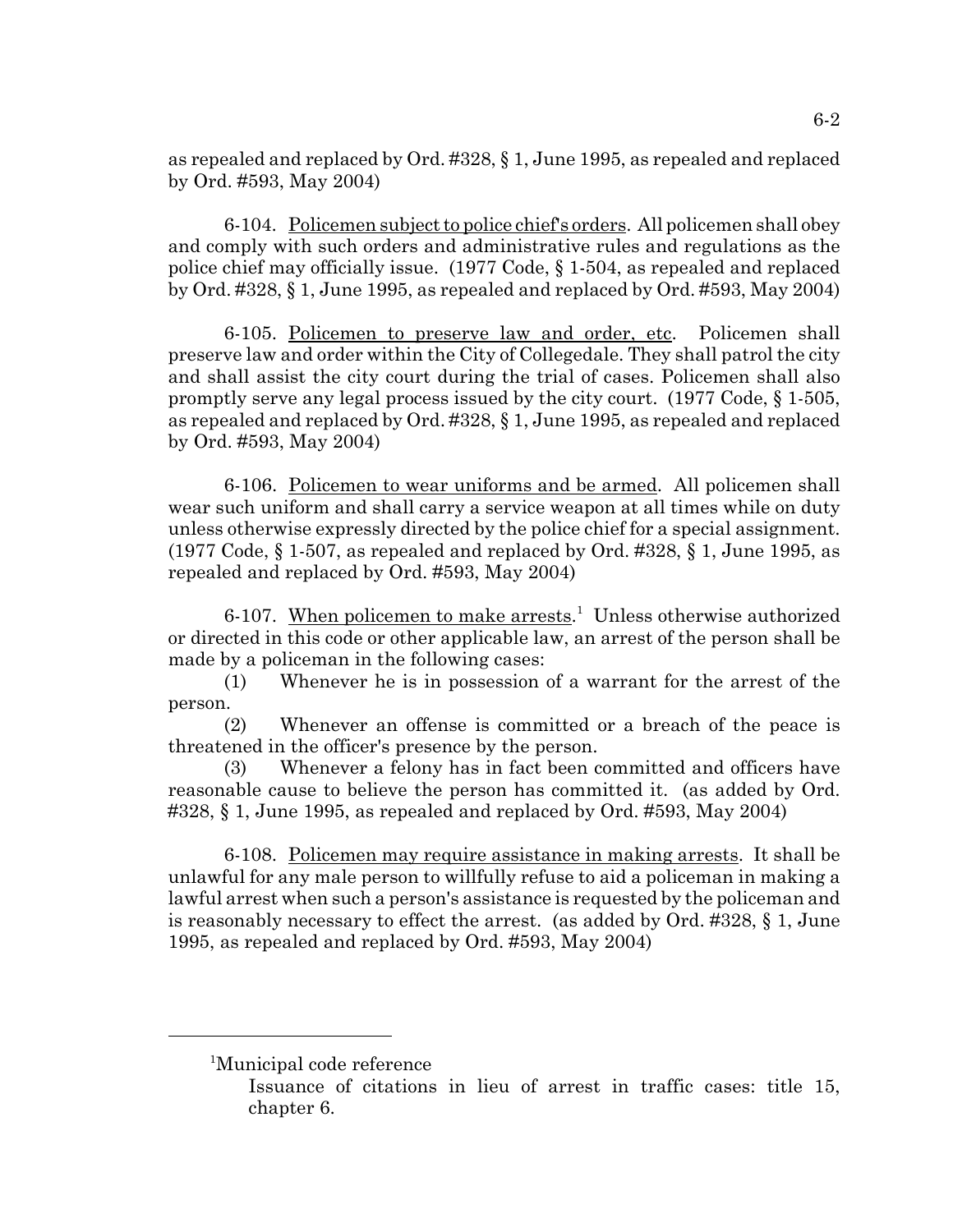6-109. Police division records. The police division shall keep a comprehensive and detailed daily record in permanent form showing:

(1) All known or reported offenses and/or crimes committed within the corporate limits.

(2) All arrests made by policemen.

(3) All police investigations made, funerals convoyed, fire calls answered, and other miscellaneous activities of the police division. (as added by Ord. #328, § 1, June 1995, as repealed and replaced by Ord. #593, May 2004)

6-110. Terms, meanings. Anywhere in the Collegedale Municipal Code are found the following terms, those terms shall be given the meaning indicated:

(1) The term "public safety director" and similar terms shall respectively mean, "police chief."

(2) The terms, "public safety department" or similar terms shall mean "police department." (as added by Ord. #593, May 2004)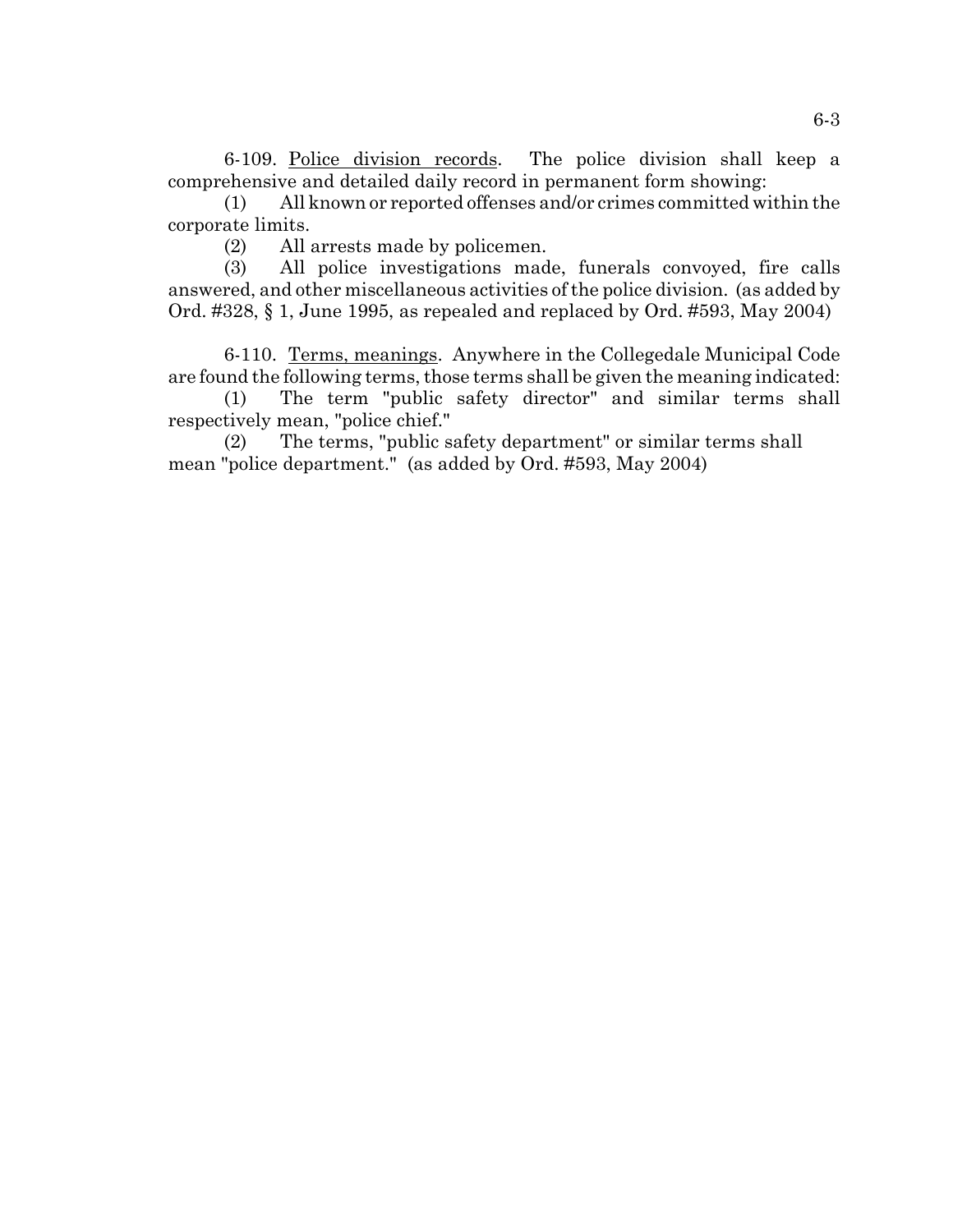#### CHAPTER 2

#### MUNICIPAL ENFORCEMENT OFFICERS

## **SECTION**

6-201. Title.

6-202. Definitions.

6-203. Authority to establish additional regulations.

6-204. Carrying of weapons prohibited.

- 6-205. Conditions of commissions.
- 6-206. Powers.
- 6-207. Form of citation.
- 6-208. Conduct.

6-201. Title. This chapter may be referred to as the "Municipal Enforcement Officers' Commission Ordinance." (as added by Ord. #1040, Oct. 2017)

6-202. Definitions. When used in this chapter, the term "municipal enforcement officer" means any person employed by the city and commissioned by city commission to enforce the codes and ordinances of the city, or any portion thereof, or any person appointed by the chief of police to enforce the ordinances of the city related to parking.

For the purposes of this chapter, "municipal enforcement officer" includes "municipal enforcement officers," as defined in Tennessee Code Annotated, § 7-63-101 and "special police officers," as defined in Tennessee Code Annotated, § 7-63-201. (as added by Ord. #1040, Oct. 2017)

6-203. Authority to establish additional re gulations. The city manager, or if the city manager elects, the police chief has the authority to establish and enforce rules and regulations for the operation of municipal enforcement officers in the interest of public safety, morals and welfare, and to effectuate the general purpose of this division. (as added by Ord. #1040, Oct. 2017)

6-204. Carrying of weapons prohibited. No municipal enforcement officer may carry a firearm in the execution of his official duties, although an employee may carry a private firearm in his vehicle consistent with state law. If the employee feels physically threatened in any way, he or she should leave the immediate presence of the threat and call law enforcement to address the situation. (as added by Ord. #1040, Oct. 2017)

6-205. Conditions of commissions. The following shall apply to all commissions: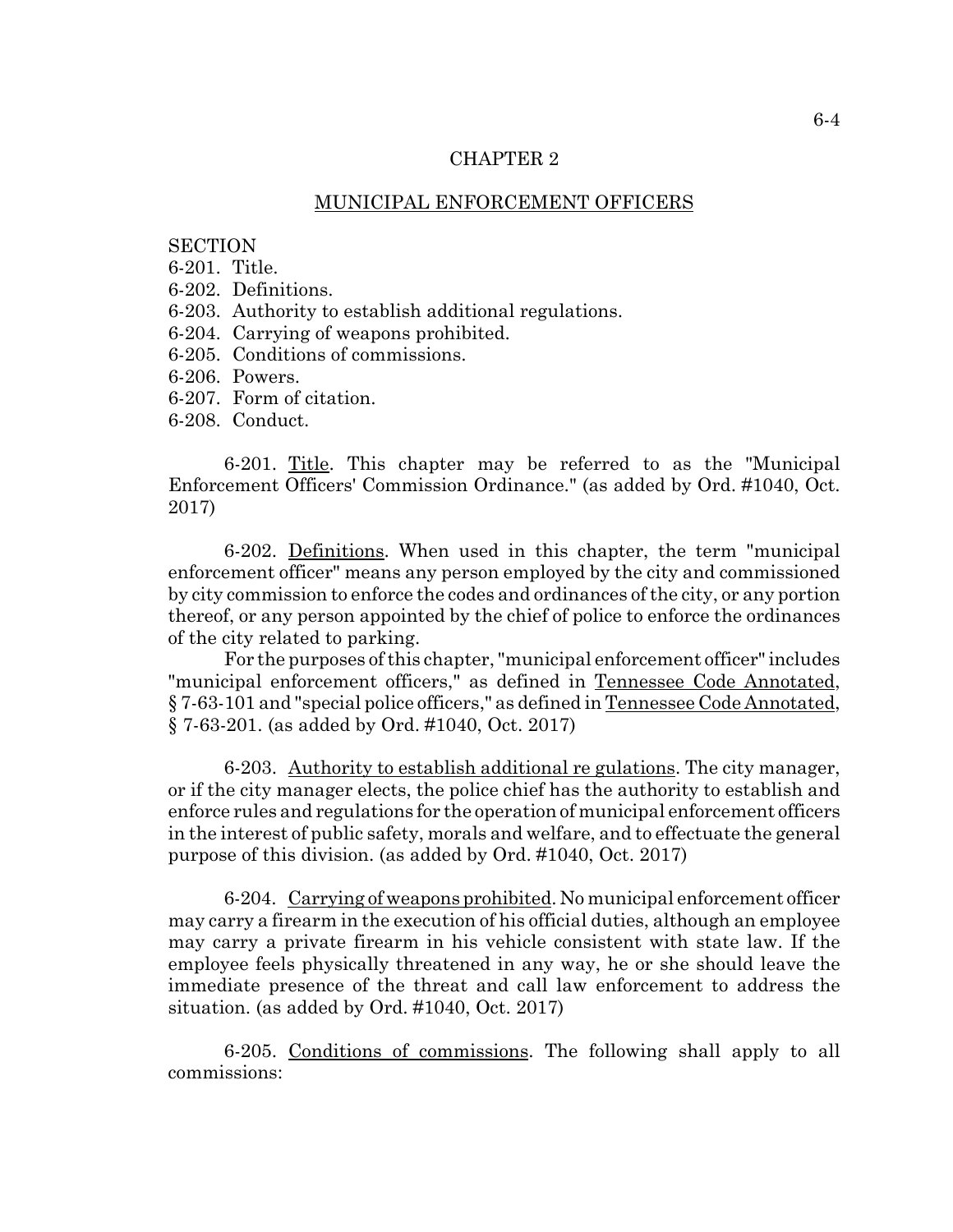(1) Municipal enforcement officers appointed under this chapter shall not have general law enforcement authority, and shall have the authority to enforce only those codes and ordinances of the city of that directly pertain to their employment by the city, or, if so commissioned, to enforce the ordinances of the city related to parking.

(2) Commissions issued under this chapter are to be issued by resolution of the city commission.

(3) Commissions issued under this division shall not be transferable.

(4) A municipal enforcement officer commission shall be automatically revoked upon termination of the municipal enforcement officer's employment with the city. (as added by Ord. #1040, Oct. 2017)

6-206. Powers. Municipal enforcement officers appointed under the provisions of this division shall have the power and authority to issue citations for violations of the codes and ordinances of the city within the scope of their employment, but not otherwise. No municipal enforcement officer shall have the power or authority to make arrests except as may be authorized for private citizens by Tennessee Code Annotated, § 40-7-109 or use force in the discharge of said municipal enforcement officer's duties except as may be authorized by Tennessee Code Annotated, § 39-11-621. (as added by Ord. #1040, Oct. 2017)

6-207. Form of citation. (1) Citations in lieu of arrest may be issued for violations of the building, utility and housing codes adopted in title 12 of this municipal code of ordinances, and violation of municipal parking offenses as provided in title 11 of this code. The citation in lieu of arrest shall contain the name and address of the person being cited and such other information necessary to identify and give the person cited notice of the charges against him, and state a specific date and place for the offender to appear and answer the charges against him. The citation shall also contain an agreement to appear, which shall be signed by the offender.

(2) Ordinance summonses in the areas of sanitation, litter control and animal control. The ordinance summons shall contain the name and address of the person being summoned and such other information necessary to identify and give the person summons notice of the charge against him, and state a specific date and place for the offender to appear and answer the charges against him. The ordinance summons shall also contain an agreement to appear, which shall be signed by the offender.

(3) It shall be unlawful for any person to violate his agreement to appear in court, regardless of the disposition of the charge for which the citation or summons was issued.

(4) If the offender refuses to sign the agreement to appear, the enforcement officer in whose presence the offense occurred may:

(a) Have a summons issued by the clerk of the city court, or